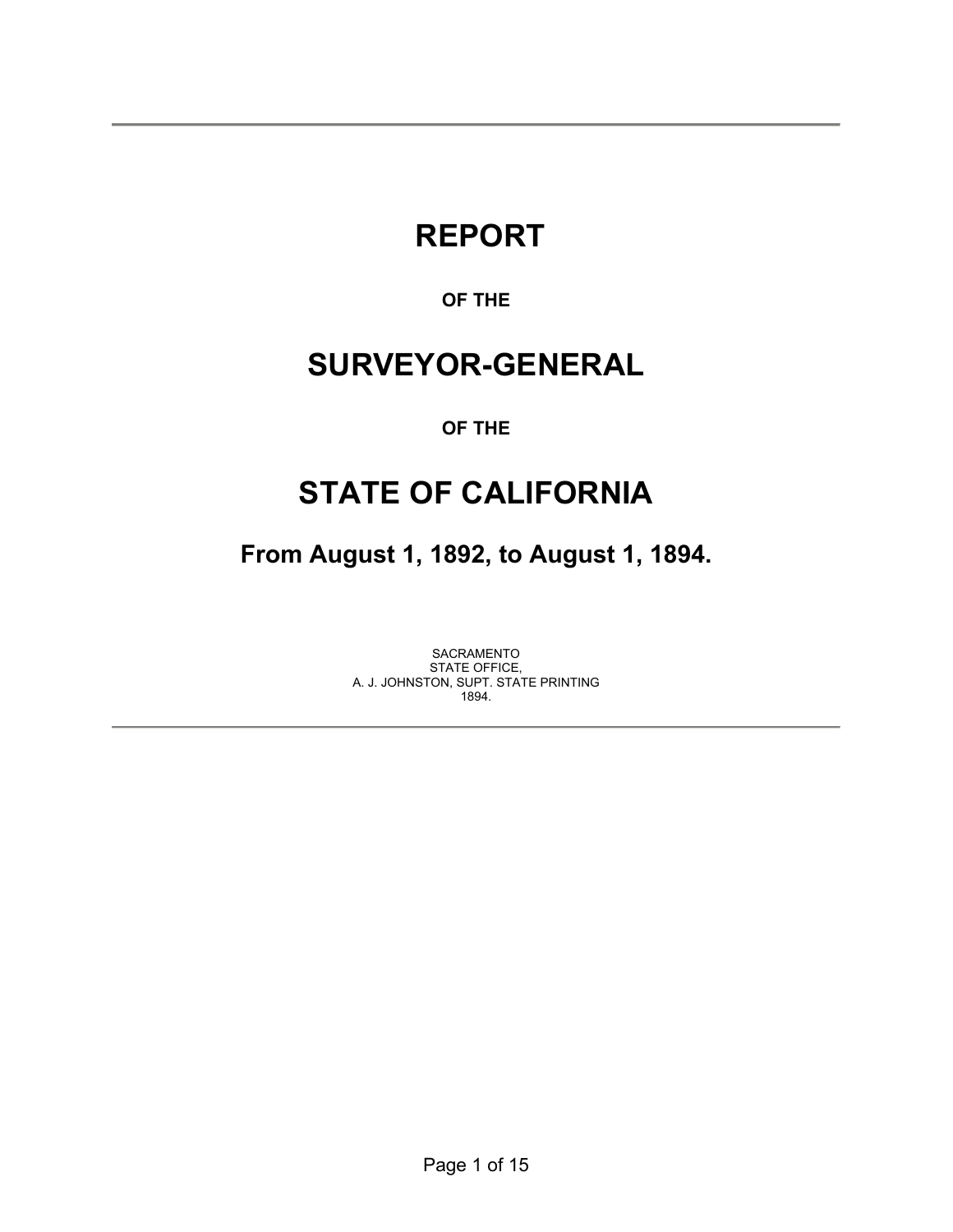# **REPORT**

 $\frac{1}{2}$ 

STATE OF CALIFORNIA, OFFICE OF SURVEYOR-GENERAL, SACRAMENTO, CAL., September 15, 1894.

*To his Excellency,* H. H. MARKHAM, *Governor of California:*

DEAR SIR: In accordance with the requirements of the law relating to the duties of the Surveyor-General, I have the honor to submit the following report of the transactions of this office from August 1, 1892, to August 1, 1894.

> THEO. REICHERT, Surveyor-General, and ex officio Register of State Land Office.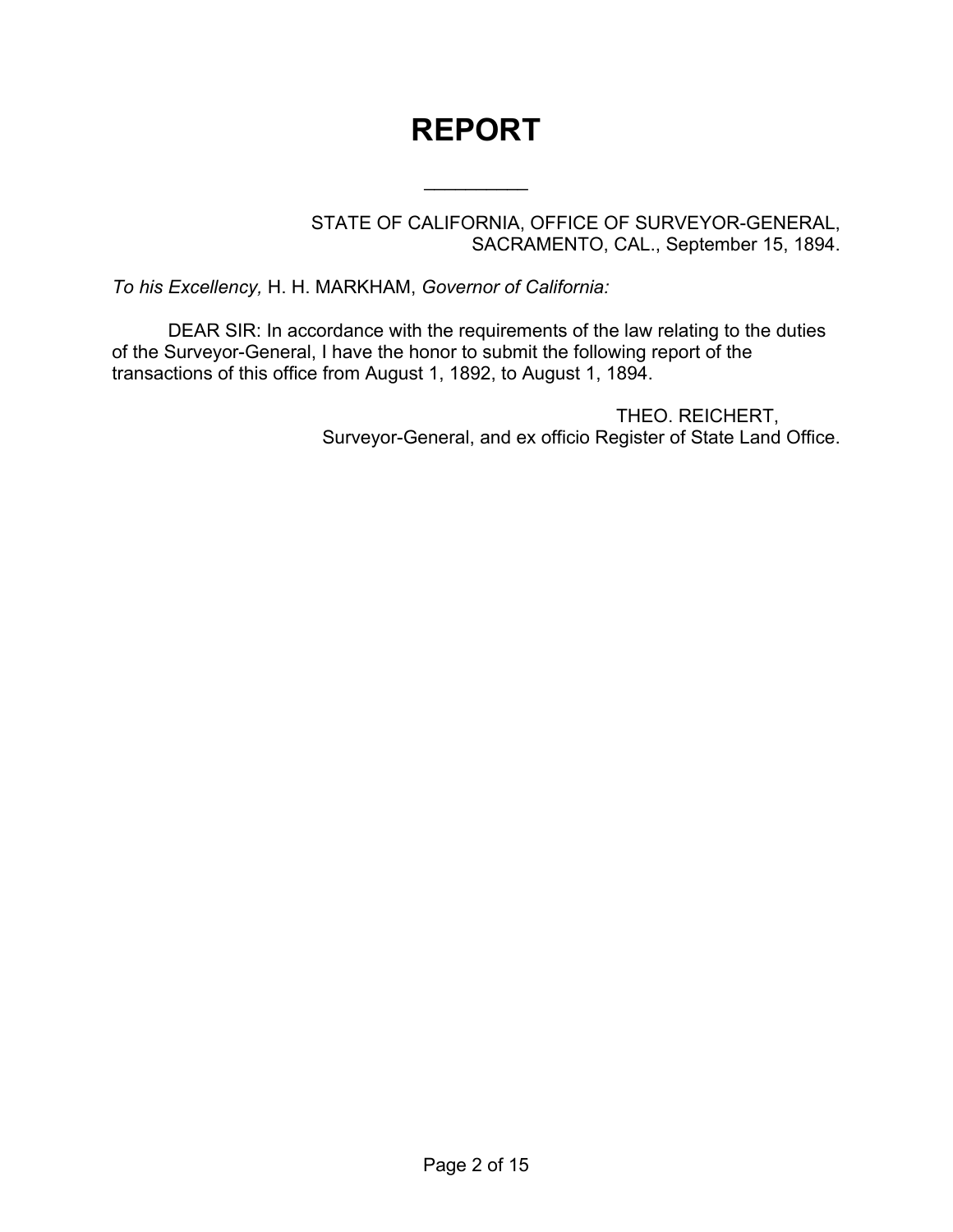### AREA OF THE STATE OF CALIFORNIA.

 The following statement, the latest procurable, furnished by the United States Surveyor-General for California in 1882, shows that the estimated area of the State of California is 100,500,000 acres, apportioned as follows:

| Subdivision. | Area - Acres. |
|--------------|---------------|
|              | 61.887.392    |
|              | 26.211.501    |
|              | 8.383.375     |
|              | 341.650       |
|              | 318.631       |
|              | 1.531.700     |
|              | 1.635.227     |
|              | 85.524        |
|              | 100.000       |
|              | 5,000         |
|              | 100,500,000   |

## GENERAL OFFICE BUSINESS.

 Applications to purchase State lands in the following districts have been received and filed, as follows:

| Districts.                     | From Aug. 1, 1880.<br>to Aug. 1, 1882. | From Aug. 1, 1882,<br>to Aug. 1, 1884. | From Aug. 1, 1884,<br>to Aug. 1, 1886. |
|--------------------------------|----------------------------------------|----------------------------------------|----------------------------------------|
|                                | Acres.                                 | Acres.                                 | Acres.                                 |
|                                | 18.346.24                              | 64.059.36                              | 118,575.92                             |
|                                | 9,900.00                               | 16,200.00                              | 122.992.58                             |
|                                | 14.023.17                              | 13.500.37                              | 29.024.04                              |
|                                | 40.137.15                              | 84.906.64                              | 118.575.92                             |
|                                | 4.563.88                               | 17.968.98                              | 29.228.56                              |
|                                | 6.398.18                               | 9.119.92                               | 11.569.90                              |
|                                | 11.843.54                              | 13.614.29                              | 12.885.42                              |
|                                | 15,676.83                              | 9.027.84                               | 36.794.43                              |
|                                | 3.763.30                               | 33.303.36                              | 38.354.05                              |
|                                | 4.736.29                               | 30.398.50                              | 36.203.36                              |
| For swamp and overflowed lands | 28.138.80                              | 196.677.58                             | 153.361.79                             |
| Totals…………………                  | 157.527.38                             | 488.776.84                             | 707.565.97                             |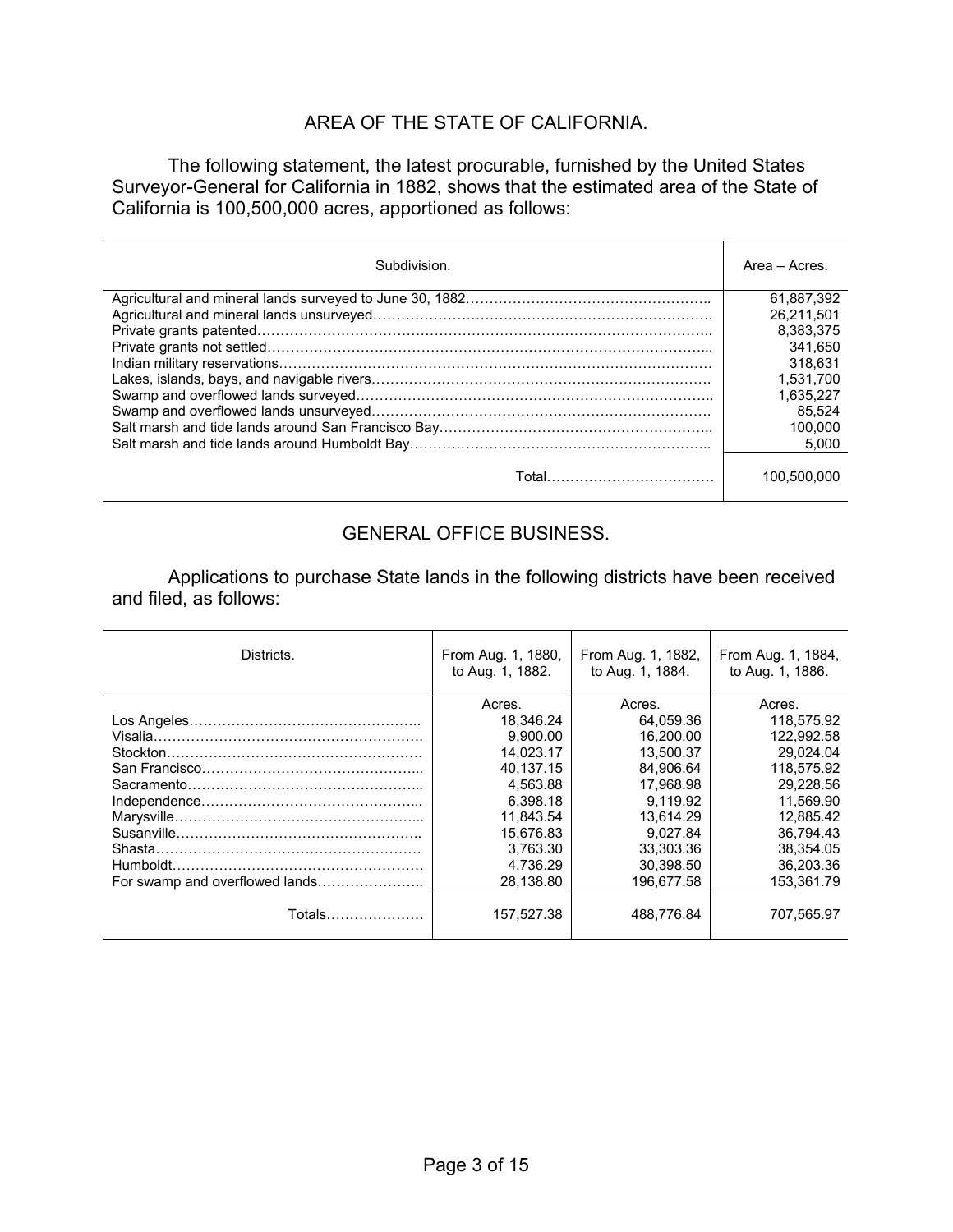| Districts.       | From Aug. 1, 1886,<br>to Aug. 1, 1888. | From Aug. 1, 1888,<br>to Aug. 1, 1890. | From Aug. 1, 1890,<br>to Aug. 1, 1892. | From Aug. 1, 1892,<br>to Aug. 1, 1894. |
|------------------|----------------------------------------|----------------------------------------|----------------------------------------|----------------------------------------|
|                  | Acres.                                 | Acres.                                 | Acres.                                 | Acres.                                 |
| Los Angeles      | 983,510.31                             | 466.951.95                             | 98,476.17                              | 147,806.56                             |
| Visalia          | 285,325.28                             | 136,562.78                             | 126,402.35                             | 68,705.76                              |
| Stockton         | 127.466.11                             | 166.351.63                             | 84.245.85                              | 25.839.02                              |
| San Francisco    | 403,100.52                             | 312,943.01                             | 172,696.04                             | 98,535.53                              |
| Sacramento       | 77,936.92                              | 94.183.93                              | 39.487.72                              | 49.556.37                              |
| Independence     | 370,299.31                             | 291,162.68                             | 138,809.32                             | 58.355.15                              |
| Marysville       | 58,301.22                              | 67,751.86                              | 74,695.23                              | 24,005.45                              |
| Susanville       | 457,540.52                             | 440.083.97                             | 74,949.10                              | 62,401.49                              |
| Shasta           | 331,102.83                             | 480.218.22                             | 110,226.84                             | 71.478.03                              |
|                  | 68,480.02                              | 97,660.24                              | 60,562.23                              | 10,442.12                              |
| For swamp and    |                                        |                                        |                                        |                                        |
| overflowed lands | 148,543.54                             | 62,348.29                              | 42,463.48                              | 10,155.93                              |
| Tide lands       |                                        |                                        |                                        | 216.59                                 |
| Totals………        | 3,312,406.58                           | 2,616,218.56                           | 1,023,014.33                           | 630,316.00                             |

Approvals of applications have been made as follows:

|                                          | From Aug. 1, 1880, | From Aug. 1, 1882, | From Aug. 1, 1884, |
|------------------------------------------|--------------------|--------------------|--------------------|
|                                          | to Aug. 1, 1882.   | to Aug. 1, 1884.   | to Aug. 1, 1886.   |
|                                          | Acres.             | Acres.             | Acres.             |
| For swamp and overflowed and tide lands, | 75,503.36          | 210,865.53         | 350,881.11         |
|                                          | 21.046.39          | 71,423.73          | 154,375.37         |
| Totals                                   | 96.549.75          | 282.289.26         | 505.256.48         |

|                                                           | From Aug. 1, 1886,<br>to Aug. 1, 1888. | From Aug. 1, 1888,<br>to Aug. 1, 1890. | From Aug. 1, 1890,<br>to Aug. 1, 1892. | From Aug. 1, 1892,<br>to Aug. 1, 1894. |
|-----------------------------------------------------------|----------------------------------------|----------------------------------------|----------------------------------------|----------------------------------------|
|                                                           | Acres.                                 | Acres.                                 | Acres.                                 | Acres.                                 |
| For school lands.<br>For swamp and<br>overflowed and tide | 781,395.17                             | 919,770.47                             | 576,803.67                             | 406,025.810                            |
| lands, covering                                           | 34,186.43                              | 48,355.87                              | 21,521.38                              |                                        |
| For swamp and<br>overflowed, tide, and                    |                                        |                                        |                                        |                                        |
| lake lands, covering                                      |                                        |                                        |                                        | 15,250.197                             |
| $Totals$                                                  | 815,581.60                             | 968,126.34                             | 598.325.05                             | 421.276.007                            |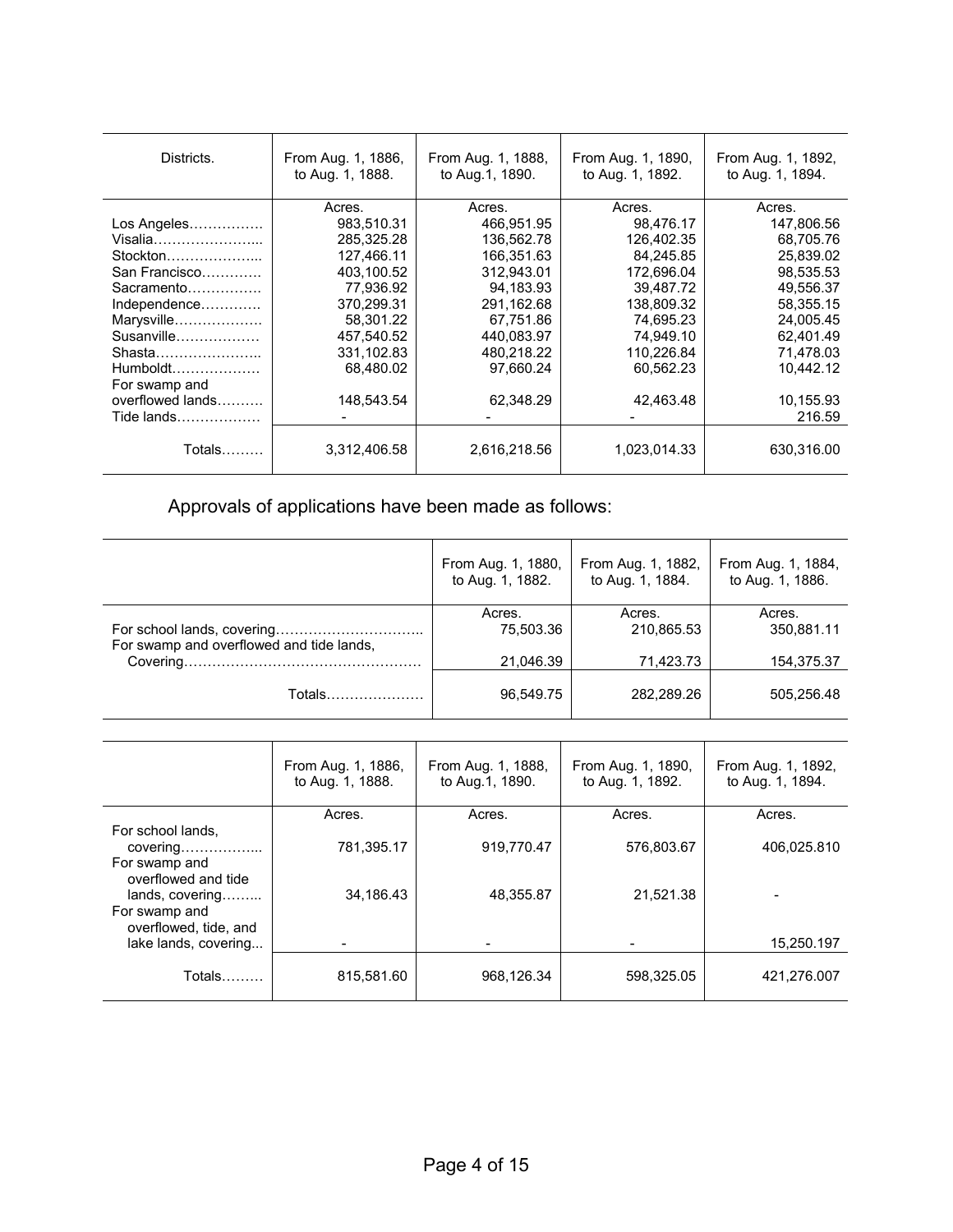## CERTIFICATES OF PURCHASE ISSUED.

From August 1, 1892, to August 1, 1894:

| Grant. | Number of<br>certificates. | Acres.     |
|--------|----------------------------|------------|
|        | 1.020                      | 220,131.93 |
|        |                            | 40.00      |
|        | 37                         | 8.201.46   |
|        |                            | 202.99     |
|        | ົ                          | 441.31     |
|        | 1.063                      | 229.217.69 |

#### PATENTS ISSUED.

### From August 1, 1892, to August 1, 1894:

| Grant. | Number of<br>Patents. | Acres.     |
|--------|-----------------------|------------|
|        | 283                   | 73.831.89  |
|        | 12                    | 2.659.09   |
|        | 85                    | 22.649.66  |
|        | 5                     | 1.138.88   |
|        | 385                   | 100.279.52 |

### FEES.

 Amount of fees collected by Surveyor-General from August 1, 1892, to August 1, 1894, and paid into the State Treasury:

| $1892 -$ |                                                                                                                                                                                                                                                                                                                                                                                                                                                                                                                                                                     | \$503 50 |
|----------|---------------------------------------------------------------------------------------------------------------------------------------------------------------------------------------------------------------------------------------------------------------------------------------------------------------------------------------------------------------------------------------------------------------------------------------------------------------------------------------------------------------------------------------------------------------------|----------|
|          |                                                                                                                                                                                                                                                                                                                                                                                                                                                                                                                                                                     | 390 50   |
|          |                                                                                                                                                                                                                                                                                                                                                                                                                                                                                                                                                                     | 363 00   |
|          | ${\bf November.}\label{def:nonlinear} \begin{minipage}[t]{.45\textwidth} \centering \begin{minipage}[t]{.45\textwidth} \centering \begin{minipage}[t]{.45\textwidth} \centering \centering \end{minipage} \begin{minipage}[t]{.45\textwidth} \centering \centering \end{minipage} \begin{minipage}[t]{.45\textwidth} \centering \begin{minipage}[t]{.45\textwidth} \centering \centering \end{minipage} \end{minipage} \begin{minipage}[t]{.45\textwidth} \centering \begin{minipage}[t]{.45\textwidth} \centering \centering \end{minipage} \end{minipage} \begin$ | 282 50   |
|          |                                                                                                                                                                                                                                                                                                                                                                                                                                                                                                                                                                     | 264 00   |
| $1893 -$ |                                                                                                                                                                                                                                                                                                                                                                                                                                                                                                                                                                     | 565 50   |
|          |                                                                                                                                                                                                                                                                                                                                                                                                                                                                                                                                                                     | 376 50   |
|          |                                                                                                                                                                                                                                                                                                                                                                                                                                                                                                                                                                     | 395 00   |
|          |                                                                                                                                                                                                                                                                                                                                                                                                                                                                                                                                                                     | 564 00   |
|          |                                                                                                                                                                                                                                                                                                                                                                                                                                                                                                                                                                     | 830 00   |
|          |                                                                                                                                                                                                                                                                                                                                                                                                                                                                                                                                                                     | 884 00   |
|          |                                                                                                                                                                                                                                                                                                                                                                                                                                                                                                                                                                     | 429 00   |
|          |                                                                                                                                                                                                                                                                                                                                                                                                                                                                                                                                                                     | 424 00   |
|          |                                                                                                                                                                                                                                                                                                                                                                                                                                                                                                                                                                     | 262 00   |
|          |                                                                                                                                                                                                                                                                                                                                                                                                                                                                                                                                                                     | 604 50   |
|          |                                                                                                                                                                                                                                                                                                                                                                                                                                                                                                                                                                     | 715 50   |
|          |                                                                                                                                                                                                                                                                                                                                                                                                                                                                                                                                                                     | 288 00   |
| 1894 -   |                                                                                                                                                                                                                                                                                                                                                                                                                                                                                                                                                                     | 340 00   |
|          |                                                                                                                                                                                                                                                                                                                                                                                                                                                                                                                                                                     |          |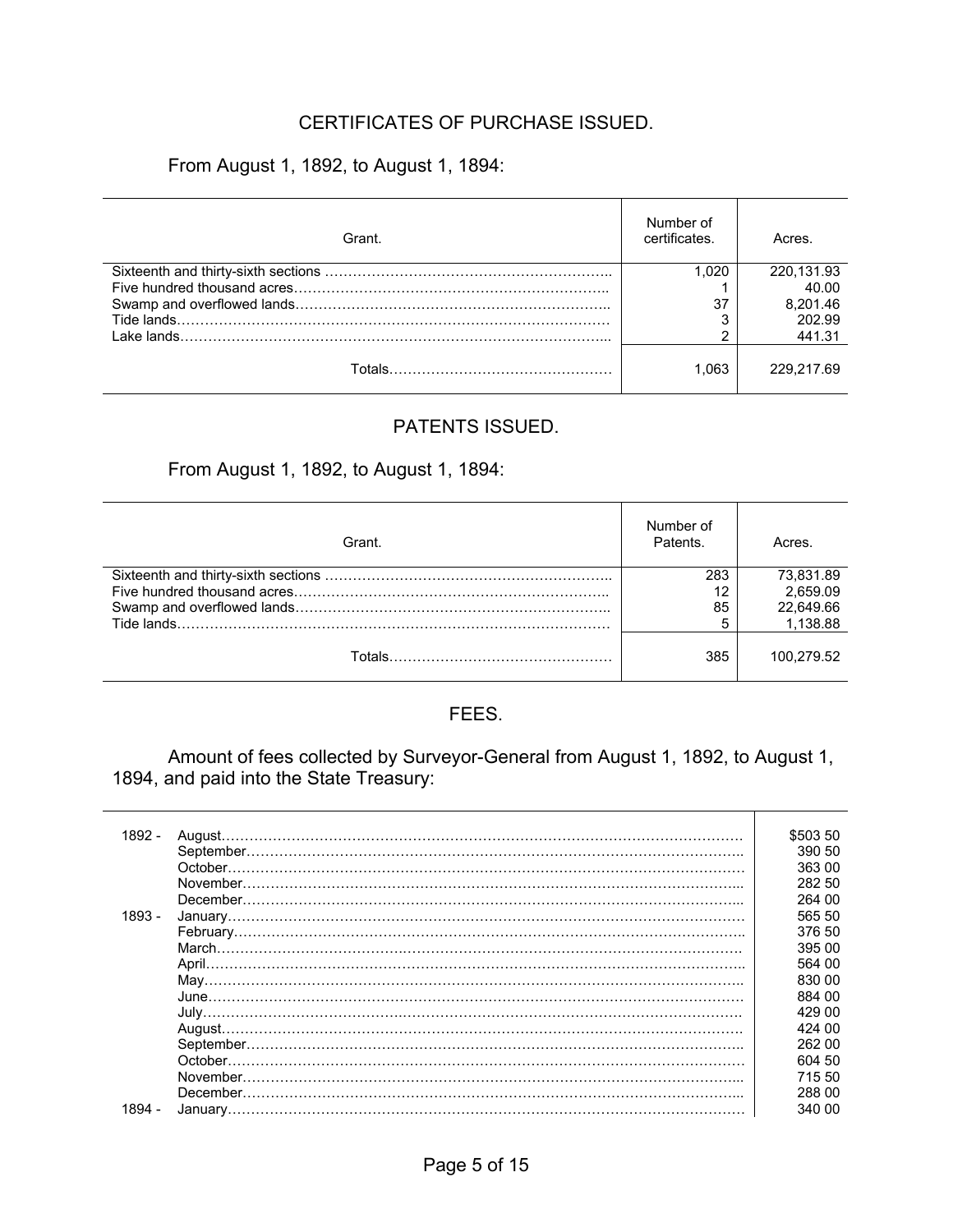|  | 324 በበ |
|--|--------|
|  |        |
|  | 302 50 |
|  |        |
|  |        |
|  |        |
|  |        |
|  |        |

 Amount of deposits received by Surveyor-General under Act of March 20, 1889, from August 1, 1892, to August 1, 1894, and paid into the State Treasury:

| 1892 - | August.                                                                                                                                                                                                                                                                                     | \$740 00    |
|--------|---------------------------------------------------------------------------------------------------------------------------------------------------------------------------------------------------------------------------------------------------------------------------------------------|-------------|
|        |                                                                                                                                                                                                                                                                                             | 520 00      |
|        | October.                                                                                                                                                                                                                                                                                    | 540 00      |
|        |                                                                                                                                                                                                                                                                                             | 340 00      |
|        | December.                                                                                                                                                                                                                                                                                   | 440 00      |
| 1893 - |                                                                                                                                                                                                                                                                                             | 720 00      |
|        |                                                                                                                                                                                                                                                                                             | 600 00      |
|        |                                                                                                                                                                                                                                                                                             | 600 00      |
|        |                                                                                                                                                                                                                                                                                             | 620 00      |
|        |                                                                                                                                                                                                                                                                                             | 480 00      |
|        |                                                                                                                                                                                                                                                                                             |             |
|        |                                                                                                                                                                                                                                                                                             | 600 00      |
|        |                                                                                                                                                                                                                                                                                             | 300 00      |
|        |                                                                                                                                                                                                                                                                                             | 360 00      |
|        |                                                                                                                                                                                                                                                                                             | 280 00      |
|        | October.                                                                                                                                                                                                                                                                                    | 220 00      |
|        |                                                                                                                                                                                                                                                                                             | 420 00      |
|        | December.                                                                                                                                                                                                                                                                                   | 480 00      |
| 1894 - |                                                                                                                                                                                                                                                                                             | 520 00      |
|        |                                                                                                                                                                                                                                                                                             | 440 00      |
|        | $\n  March ________ ________ ________ ________ ________ ________ ________ ________ ________ ________ ________ ________ ________ ________ ________ ________ ________ ________ ________ ________ ________ ________ ________ ________ ________ ________ ________ ________ ________ ________ <$ | 340 00      |
|        |                                                                                                                                                                                                                                                                                             | 460 00      |
|        |                                                                                                                                                                                                                                                                                             | 400 00      |
|        |                                                                                                                                                                                                                                                                                             | 460 00      |
|        |                                                                                                                                                                                                                                                                                             | 420 00      |
|        |                                                                                                                                                                                                                                                                                             |             |
|        |                                                                                                                                                                                                                                                                                             | \$11,300 00 |
|        |                                                                                                                                                                                                                                                                                             |             |

 Amount of fees collected by Register State Land Office and paid into the State Treasury, from August 1, 1892, to August 1, 1894:

| 1892 -<br>1893 - | \$480.00<br>127 50<br>46 50<br>66 00<br>513.00<br>130.00 |
|------------------|----------------------------------------------------------|
|                  | 62 00                                                    |
|                  | 68 00                                                    |
|                  | 5100                                                     |
|                  | 957 00                                                   |
|                  | 210.00                                                   |
|                  | 34 00                                                    |
|                  | 36.00                                                    |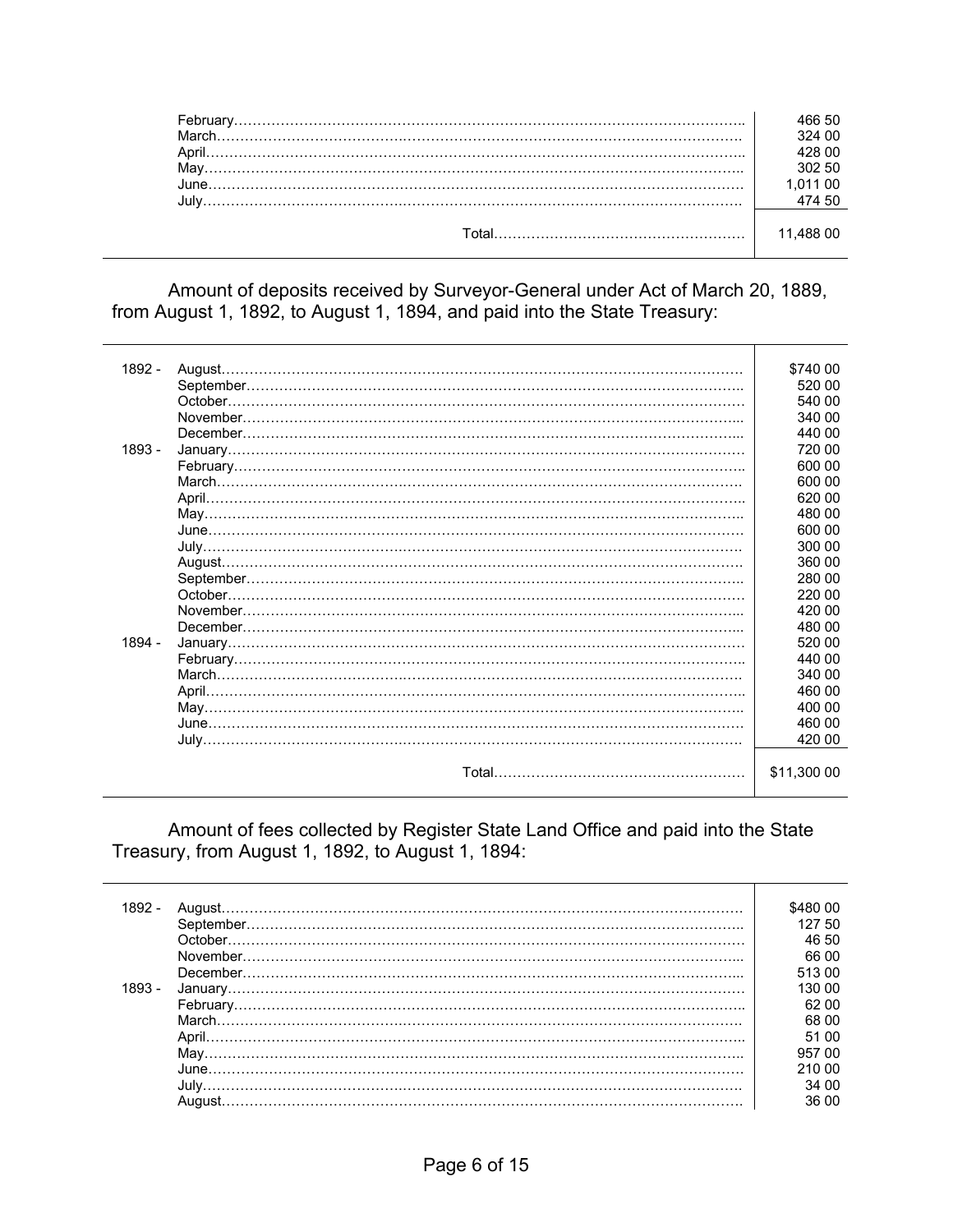|        |                          | 60 50   |
|--------|--------------------------|---------|
|        |                          | 60 00   |
|        |                          | 26 50   |
|        |                          | 429 00  |
| 1894 - |                          | 242 00  |
|        |                          | 34 00   |
|        |                          | 42.00   |
|        |                          | 21 00   |
|        |                          | 765 50  |
|        |                          | 83 50   |
|        |                          | 49.00   |
|        |                          |         |
|        | Total………………………………………………… | \$4.594 |
|        |                          |         |

 Amount of fees collected by Register of State Land Office and paid to Secretary of State from August 1, 1892, to August 1, 1894:

| 1892 - |         | \$93 00  |
|--------|---------|----------|
|        |         | 50 00    |
|        |         | 26 00    |
|        |         | 25 00    |
|        |         | 34 00    |
| 1893 - |         | 64 00    |
|        |         | 23 00    |
|        |         | 37 00    |
|        |         | 36 00    |
|        |         | 38 00    |
|        |         | 20 00    |
|        |         | 20 00    |
|        |         | 23 00    |
|        |         | 27 00    |
|        | October | 40 00    |
|        |         | 15 00    |
|        |         | 24 00    |
| 1894 - |         | 27 00    |
|        |         | 15 00    |
|        |         | 21 00    |
|        |         | 10 00    |
|        |         | 43 00    |
|        |         | 34 00    |
|        |         | 16 00    |
|        |         |          |
|        |         | \$761 00 |

# Recapitulation –

| \$11.488 00<br>11.300 00<br>4.594 00 |
|--------------------------------------|
| \$28.143.00                          |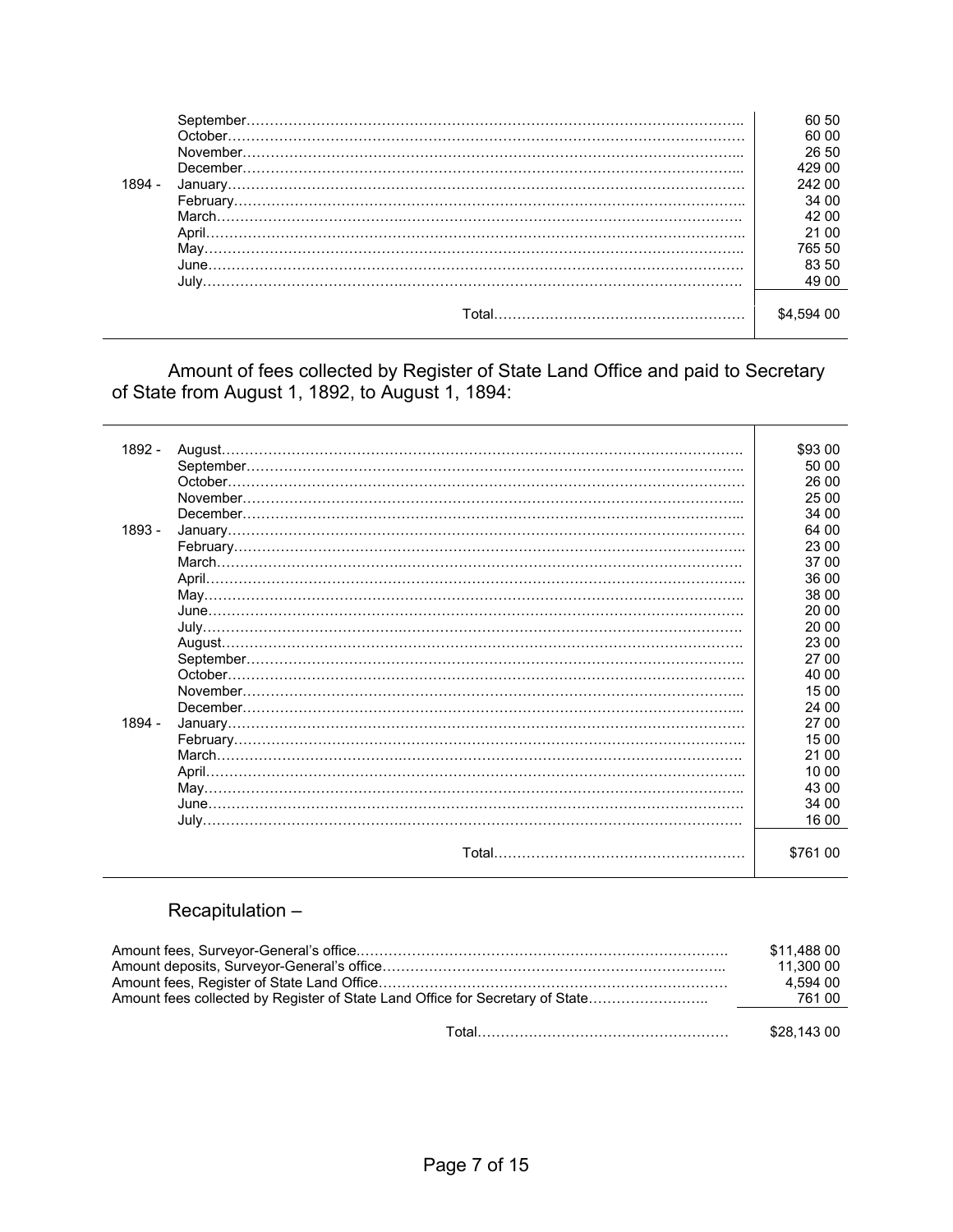### LANDS LISTED TO THE STATE.

From August 1, 1892, to August 1, 1894, the following amounts of land have been listed to the State of California by the United States:

| Grant. | Acres                      |
|--------|----------------------------|
|        | None.<br>2,585.86<br>.None |
| ั∩tall | 2.585.86                   |

#### CONTESTED LAND CASES.

 From August 1, 1892, to August 1, 1894, sixty-six proferts were issued from the office of the Surveyor-General.

#### SWAMP LAND DISTRICTS.

 From August 1, 1892, to August 1, 1894, Swamp Land Districts were formed and reported to this office as follows:

| No. of District. | County.           | Date of Filing.    |
|------------------|-------------------|--------------------|
|                  |                   | August 4, 1892     |
|                  |                   | September 19, 1892 |
| 546              |                   | October 4, 1892.   |
|                  |                   | October 4, 1892.   |
|                  |                   | November 16, 1892  |
| 549.             |                   | December 16, 1892  |
|                  |                   |                    |
|                  | Kern (annexation) |                    |
| 551              | Sacramento        | May 11, 1893       |
|                  |                   | May 15, 1893       |
|                  |                   | May 15, 1893       |
|                  | Sacramento        |                    |
|                  |                   | September 6, 1893  |
|                  | Sacramento        | September 12, 1893 |
|                  |                   | October 9, 1893    |
|                  |                   | October 20, 1893   |
|                  | Sacramento        | October 21, 1893   |
| 560              |                   | December 9, 1893   |
| 561              |                   | February 16, 1894  |
|                  |                   |                    |
|                  | Sacramento        | May 7, 1894        |
|                  |                   | May 16, 1894       |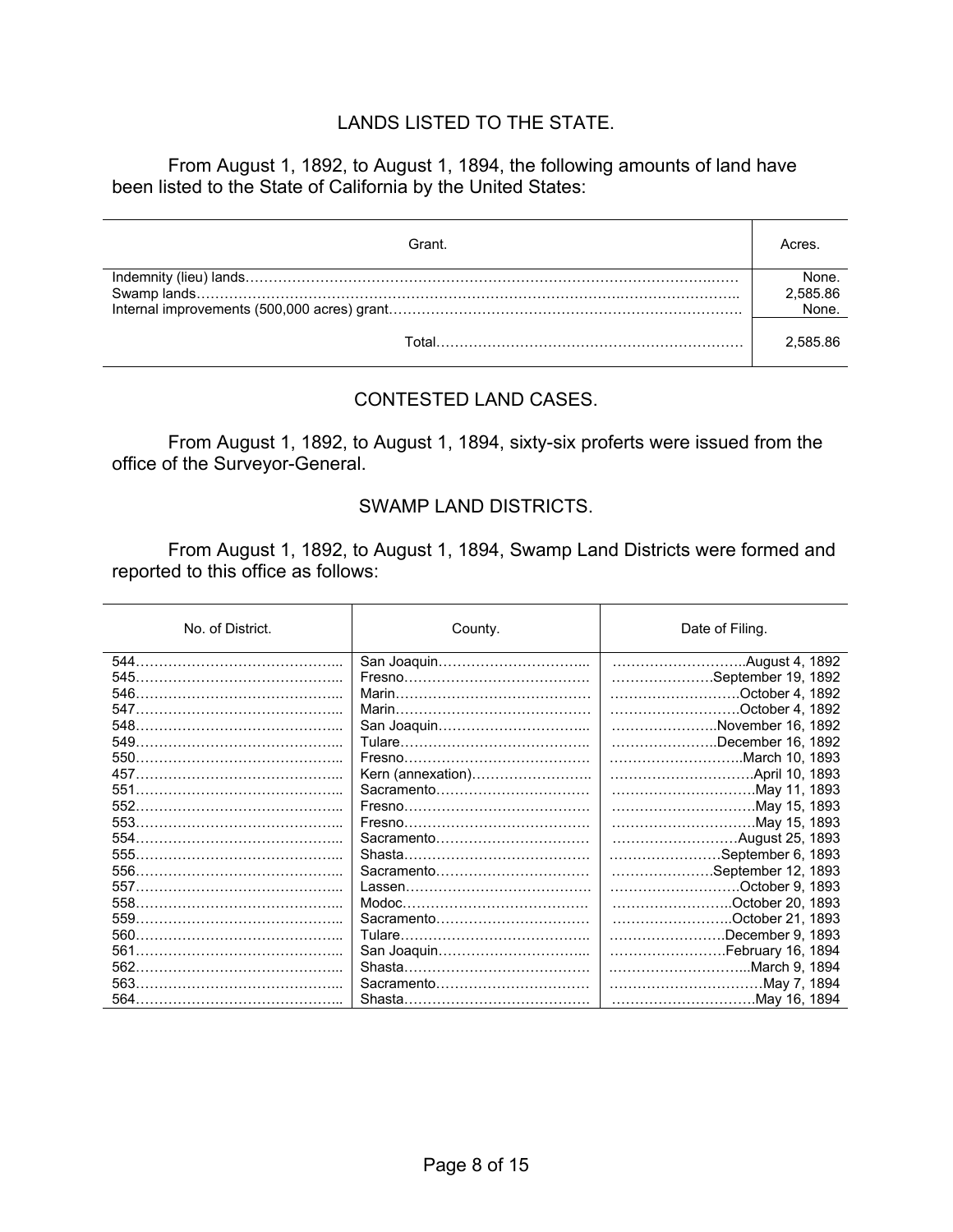From August 1, 1892, to August 1, 1894, evidence of complete reclamation, or the expenditure of \$2 per acre in gold coin on works of reclamation, were received from County Boards of Supervisors for the following described Swamp Land Districts, and the proper statements in relation thereto were sent to the County Treasurers:

| No. of<br>Dist. | County.     | Area - Acres. | Amount of<br>Payments<br>Reported to<br>County<br>Treasurers. | Remarks.               |
|-----------------|-------------|---------------|---------------------------------------------------------------|------------------------|
| 545             | Fresno      | 640.00        | \$817 06                                                      | Complete.              |
| 546             | Marin       | 272.94        | 60 35                                                         | \$2 per acre expended. |
| 547             | Marin       | 469.84        | 104 69                                                        | \$2 per acre expended. |
| 538             | Marin       | 144.82        | 229 33                                                        | \$2 per acre expended. |
| 457             | Kern        | 1,614.28      | 414 33                                                        | \$2 per acre expended. |
| 526             | Lassen      | 220.95        | 83 36                                                         | Complete.              |
| 550             | Fresno      | 353.54        | 376 34                                                        | Complete.              |
| 552             |             | 882.98        | 1,467 00                                                      | Complete.              |
| 553             | Fresno      | 311.42        | 462 59                                                        | Complete.              |
| 555             | Shasta      | 2,188.67      | 801 21                                                        | Complete.              |
| 557             | Lassen      | 5,216.64      | 1,105 02                                                      | Complete.              |
| 562             | Shasta      | 505.07        | 329 31                                                        | Complete.              |
| 532             | Sacramento  | 2,033.47      | 1,068 26                                                      | \$2 per acre expended. |
| 564             | Shasta      | 240.00        | 239 57                                                        | Complete.              |
| 561             | San Joaquin | 1,402.52      | 2,544 00                                                      | \$2 per acre expended. |
| Totals.         |             | 16,497.14     | \$10,102 42                                                   |                        |

## DELINQUENT INTEREST ON STATE LANDS.

 Suits in foreclosure, instituted because of the non-payment of the annual interest due on State lands, are extremely expensive legal proceedings, and long experience has demonstrated that such suits invariably result in loss rather than benefit to the interest of the State. If the lands are of value, the delinquent interest is always paid, even though it often amounts to as much as the principal. On the other hand, when the lands revert to the State they are found to be of no value whatever, and the State suffers the loss of the expense of the suit in foreclosure.

 I would recommend that some action be taken by the next Legislature, amending the present law relative to this matter, and make different provision for the payment of the costs in foreclosure suits, as the present law is unsatisfactory to the State departments having to do with the matter, and to parties in interest who do the work, without knowing whether or not their bills will ever be paid.

 This is an important matter, and should receive careful attention from the Legislature.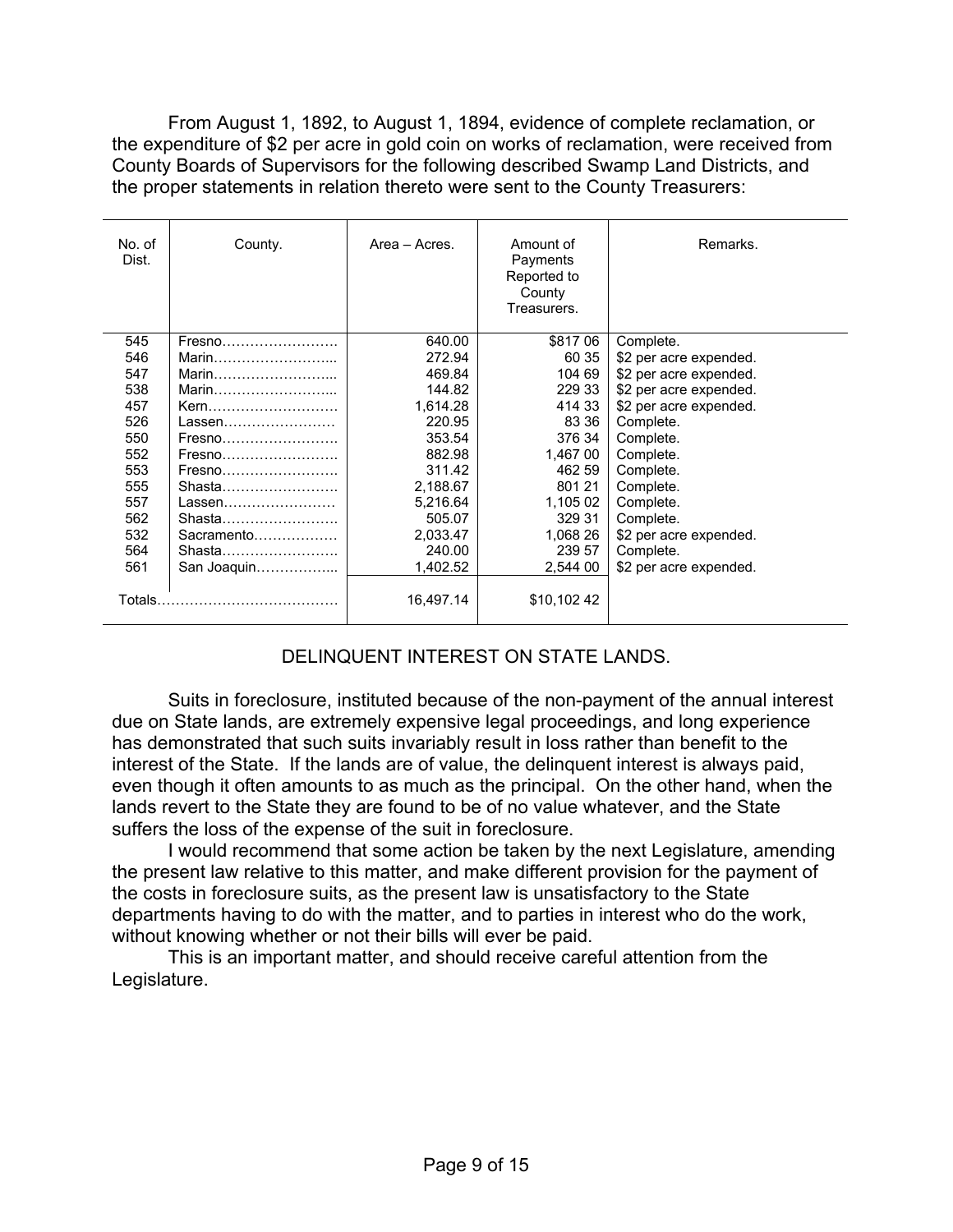#### AN ACT REGULATING THE SALE OF LANDS UNCOVERED BY THE RECESSION OR DRAINAGE OF THE WATERS OF INLAND LAKES, AND UNSEGREGATED SWAMP AND OVERFLOWED LANDS, AND VALIDATING SALES AND SURVEYS HERETOFORE MADE.

[Approved March 24, 1893.]

#### *The People of the State of California, represented in Senate and Assembly, do enact as follows:*

 SECTION 1. Any person desiring to purchase any of the lands uncovered by the recession or drainage of the waters of inland lakes, and inuring to the State by virtue of her sovereignty, or the swamp and overflowed lands not segregated by the United States, shall make an application therefore to the Surveyor-General of the State, which application shall be accompanied by applicant's affidavit that he is a citizen of the United States or has declared his intention to become such, a resident of this State, of lawful age, that he desires to purchase such lands (describing the same by legal subdivision, or by metes and bounds, if the legal subdivisions are unknown) under the provisions of this Act; that he desires to purchase the same for his own use and benefit, and for the use and benefit of no other person or persons whomsoever, and that he has made no contract or agreement to sell the same, and that he does not own any State lands which, together with that now sought to be purchase, exceeds six hundred and forty acres.

 SEC. 2. Upon the filing of said application, when the land has not been sectionized, the Surveyor-General shall authorize the County Surveyor of the county where the whole or the greater portion of the land lies, to survey the same, who shall make an actual survey thereof, at the expense of the applicant, establishing four corners to each quarter section, and connecting the same with a United States survey; and he must, within thirty days, file with the Surveyor-General a copy, under oath, of his field-notes and plat, and a statement, under oath, showing whether or not the land is occupied by any actual settler.

 SEC. 3. If the surveyor thus authorized shall fail to make his return to the Surveyor-General within the time specified in the preceding section, the Surveyor-General may designate another person to make said survey.

 SEC. 4. No application to purchase land under this Act shall be approved by the Surveyor-General until the expiration of ninety days from the filing thereof in his office, and meanwhile the land shall be subject to the adverse claim of any actual settler who has raised thereon when the said application was filed.

 SEC. 5. The swamp and overflowed lands designated in this Act shall be sold and patented at the same price, and on the same terms and manner of payment as at present provided for swamp and overflowed lands. All moneys received for said swamp and overflowed lands shall be paid into the Swamp Land Fund of the county in which the lands are situated, and shall be treated and disposed of in the manner as moneys arising from the sale of segregated swamp and overflowed lands. If any of the lands are suitable for cultivation without reclamation, such lands shall be sold only to actual settlers in tracts not exceeding three hundred and twenty acres. Lands uncovered by the recession or drainage of the waters of inland lakes shall be sold at two dollars and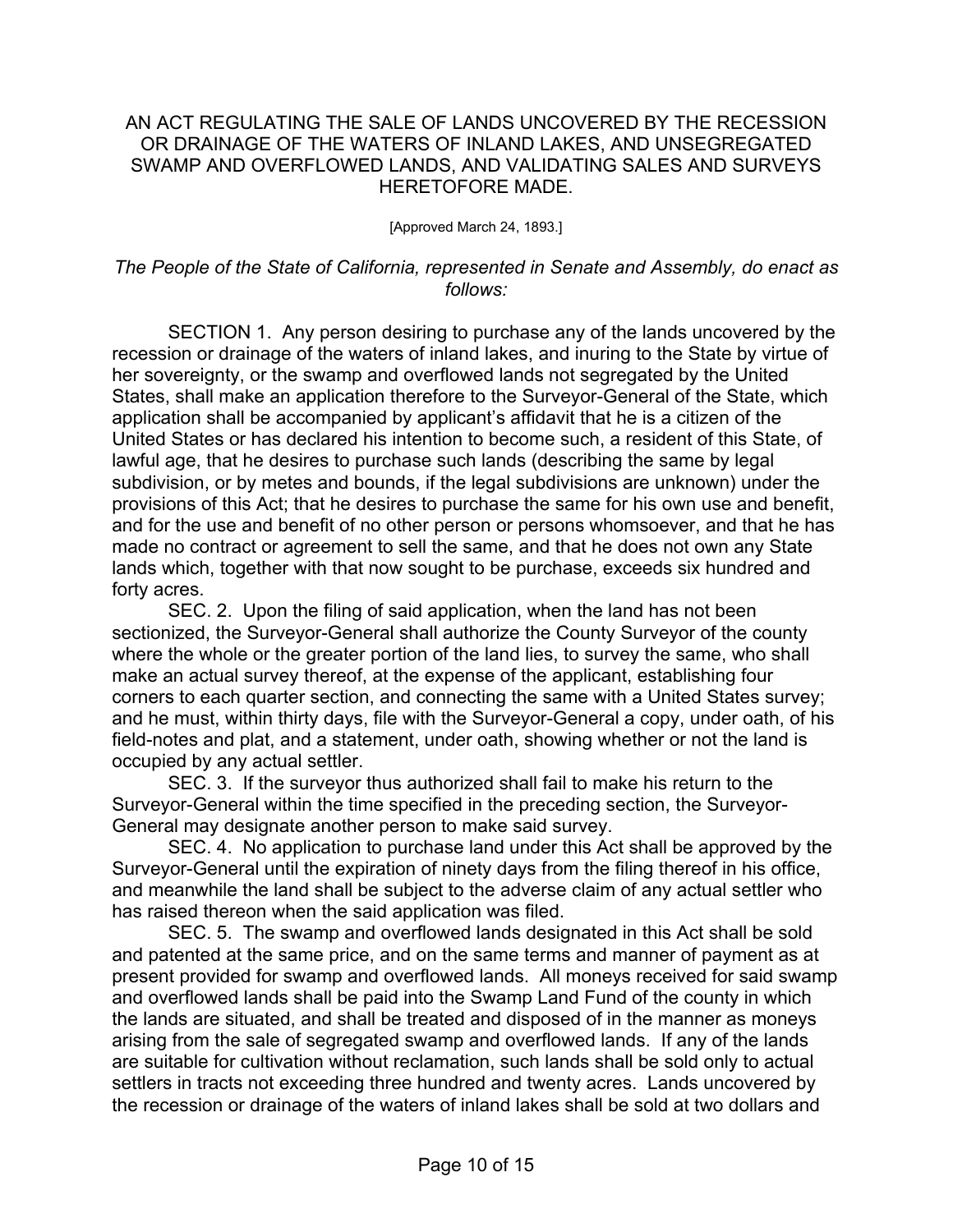fifty cents per acre, upon the same terms of payment as for swamp and overflowed land. All moneys derived from the sale of such uncovered lands shall be paid into the School Fund of the county where the land lies.

 SEC. 6. Any of the lands designated in this Act which, by reason of periodical overflow, need and are susceptible of reclamation, may be reclaimed by the formation of districts, in the same manner and subject to all of the provisions of law regulating the reclamation of swamp and overflowed lands; *provided*, that the Board of Supervisors of the county in which the lands, or the greater part thereof, are situated, must first determine, upon proper petition presented therefore, by the holders of the title, or evidence of title, representing one half or more of any body of such land, that such reclamation is necessary and feasible.

 SEC. 7. When land has been sold under this Act, no contest shall be maintained against the purchaser on the ground that the land is not of the character stated in the application, unless it is shown that it is not of the character recited in section one of this Act.

 SEC. 8. All uncanceled certificates of purchase and patents heretofore issued, and payments heretofore made, for any lands as swamp and overflowed lands, which lands belong to any of the classes described in section one of this Act, whether or not such lands were segregated or sectionized, shall, for all purposes, be valid, and shall have the same force and effect as if such lands had been at all times subject to sale as swamp and overflowed lands; *provided, however*, that any and all contests now existing between settlers and holders of certificates of purchase shall not be affected by the provisions of this Act.

 SEC. 9. All plats of any of the lands described in section one of this Act, which have been heretofore made under authority of the United States Surveyor-General, and which plats designate the same as swamp and overflowed lands, shall be deemed valid and effectual as surveys of such lands from and after the date thereof.

SEC. 10. This Act shall take effect from and after its passage.

In conformity with this Act, I issued the following circular to County Surveyors:

SURVEYOR-GENERAL'S OFFICE, SACRAMENTO, July 1, 1893.

 I ask your careful attention to the provisions of an Act to provide for the sale of certain lands belonging to the State, approved March 24, 1893. And in accordance with the requirements of said Act, I hereby issue the following "Instructions," by which you will be guided in making and reporting to this office all surveys of unsegregated swamp and overflowed and lake lands made by you as County Surveyor:

 Read carefully the Act of March 24, 1893, under which you are to make these surveys, particularly that portion which relates to your duties as the surveyor.

 You will, so far as possible, make your surveys to conform to the system of the United States surveys, and connect same with, and make them a continuation of, the United States surveys.

 You will refuse to make any survey under this Act of unsegregated swamp and overflowed land where the lines of segregation have not been established by the United States.

 In making surveys of "lands uncovered by recession or drainage of the waters of inland lakes," you will confine your survey to the land actually uncovered, and under no circumstances extend your survey into the water, or include any land covered by water in your survey.

Mark all corners distinctly, and make them as permanent as circumstances will permit.

 All expenses of surveys made under this Act must be paid by the applicant for the land, and to him you must look for your compensation, as under no circumstances will the State pay any part of such expense.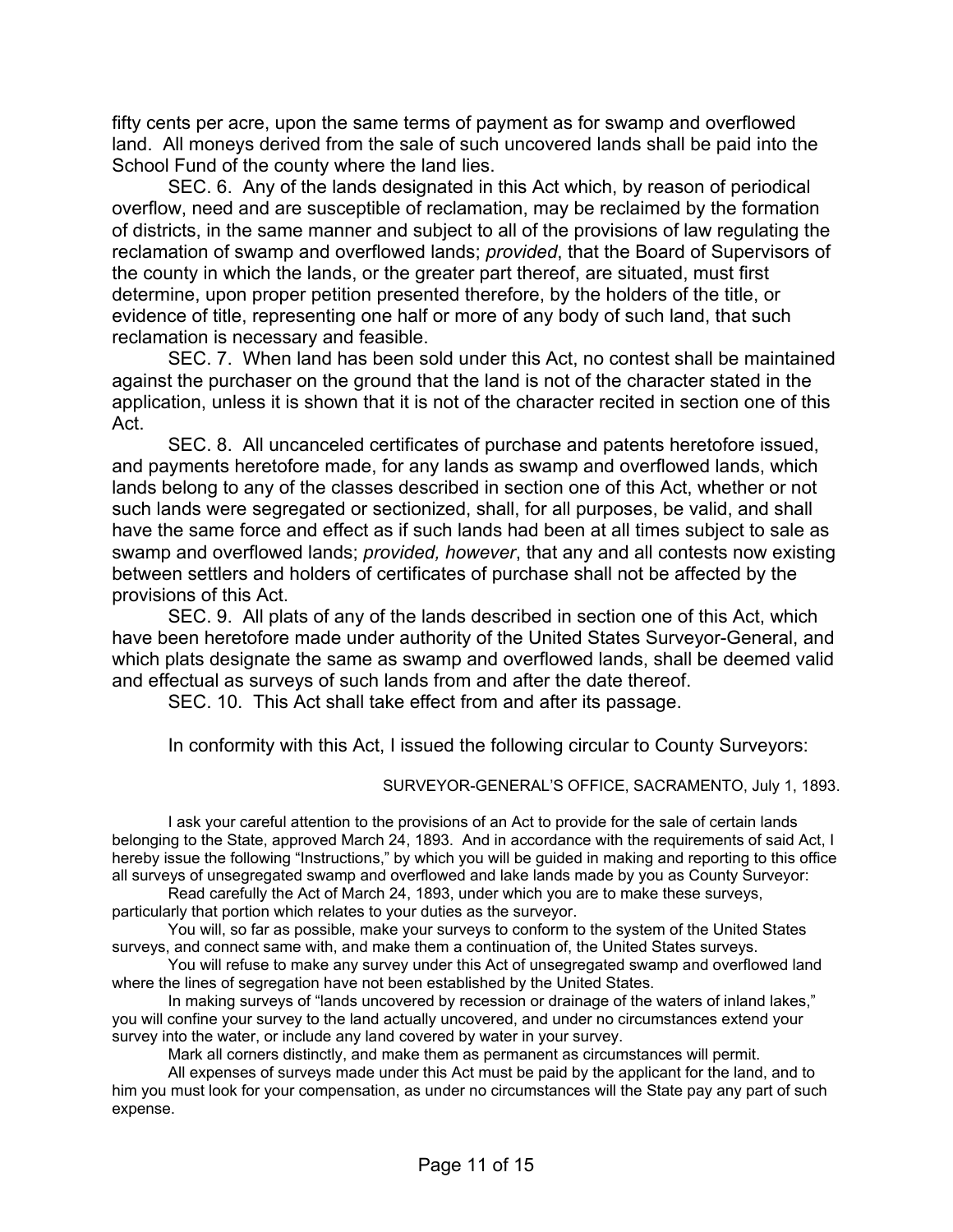Your plats must be made on the scale of forty (40) chains to one inch, and all courses of the boundary must be given in the field notes to enable this office to test the correctness of your reported area.

All blanks required will be furnished by this office free of charge.

Make prompt returns to this office.

 These instructions are not intended to cover in minute detail all matters connected with making these surveys, but we rely upon your ability as a surveyor to make these surveys correctly and to guard the interests of the State, the purchasers being considered abundantly able to guard theirs.

Please acknowledge receipt of this circular of instruction.

Very respectfully,

THEO. REICHERT, Surveyor-General.

#### LICENSED LAND SURVEYORS.

 Under an Act to define the duties of and to license land surveyors, approved March 31, 1891, the following licenses have been issued:

| No. | Name.                        | Address.                                       | Date of License. |
|-----|------------------------------|------------------------------------------------|------------------|
| 1   | Charles Terrraine Healey     | 101 S. Broadway, Los Angeles                   | July 20, 1891    |
| 2   | James Malcomb Gleaves        |                                                | July 20, 1891    |
| 3   |                              | 318 Pine St., San Francisco                    | July 20, 1891    |
| 4   |                              | 819 Market St., San Francisco                  | July 20, 1891    |
| 5   | Chas. Henry Holcomb          | 21 <sup>st</sup> & Clement Sts., San Francisco | July 20, 1891    |
| 6   | Thomas Lennington Knock      |                                                | July 20, 1891    |
| 7   |                              |                                                | July 20, 1891    |
| 8   |                              | Yuba City, Sutter County                       | July 20, 1891    |
| 9   |                              | Woodland, Yolo County                          | July 20, 1891    |
| 11  |                              | 819 Market St., San Francisco                  | July 20, 1891    |
| 12  | Adolph Theodore Herrmann     |                                                | July 22, 1891    |
| 13  | Edmund L. Van der Naillen    | 723 Market St., San Francisco                  | July 27, 1891    |
| 14  | Arthur Walter Keddie         | Quincy, Plumas County                          | Aug. 10, 1891    |
| 15  |                              |                                                | Aug. 10, 1891    |
| 16  | Edward T. Wright             |                                                | Aug. 10, 1891    |
| 17  |                              |                                                | Aug. 10, 1891    |
| 18  |                              |                                                | Aug. 10, 1891    |
| 19  |                              |                                                | Aug. 10, 1891    |
| 20  | Jason Russell Meek           | Marysville, Yuba County                        | Aug. 10, 1891    |
| 21  |                              |                                                | Aug. 18, 1891    |
| 22  | Sam Houston Rice             | Ukiah, Mendocino County                        | Aug. 12, 1891    |
| 23  | David Edward Hughes          | Irvington, Alameda County                      | Aug. 13, 1891    |
| 24  |                              |                                                | Aug. 13, 1891    |
| 25  | Charles Henry Congden        |                                                | Aug. 13, 1891    |
| 26  | Joseph Armitage Shaw         | Ferndale, Humboldt County                      | Aug. 13, 1891    |
| 27  |                              | Bakersfield, Kern County                       | Aug. 15, 1891    |
| 28  | Arthur D. Gassaway           |                                                | Aug. 18, 1891    |
| 29  | Allen Crosby Hardison        | Santa Paula, Ventura County                    | Aug. 18, 1891    |
| 30  |                              |                                                | Aug. 18, 1891    |
| 31  | Frederick William Skinner    |                                                | Aug. 18, 1891    |
| 32  | Russell Lambert Dunn         | Auburn, Placer County                          | Aug. 24, 1891    |
| 33  | Hiram Clay Kellogg           | Anaheim, Orange County                         | Sept. 7, 1891    |
| 34  |                              |                                                | Sept. 7, 1891    |
| 35  | Joseph Russell Mauran        |                                                | Sept. 10, 1891   |
| 36  |                              | La Porte, Plumas County                        | Sept. 10, 1891   |
| 37  | John Frederick Herman Stable |                                                | Sept. 10, 1891   |
| 38  | Jonathan C. Shephard         |                                                | Sept. 10, 1891   |
| 39  |                              |                                                | Sept. 10, 1891   |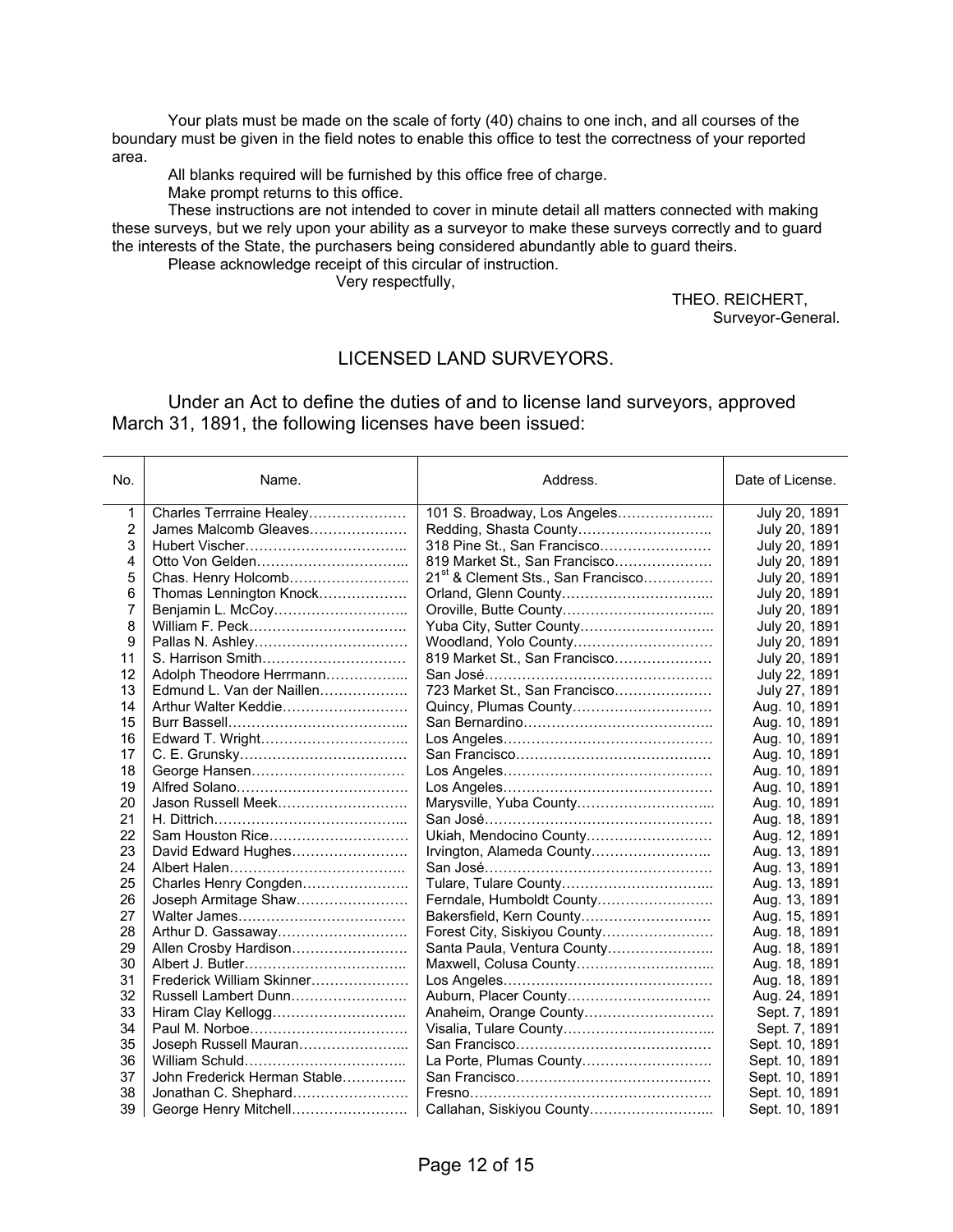| 40  | Lemuel Franklin Bassett     |                                | Sept. 10, 1891 |
|-----|-----------------------------|--------------------------------|----------------|
| 41  | Valentine James Rowan       |                                | Oct. 16, 1891  |
| 42  |                             |                                | Oct. 16, 1891  |
| 43  | James William Johnson       | Riverside, Riverside County    | Oct. 16, 1891  |
| 44  | Samuel R. Langworthy        | Riverside, Riverside County    | Oct. 16, 1891  |
| 45  |                             |                                | Oct. 16, 1891  |
| 46  | Frank H. Olmstead           | Riverside, Riverside County    | Oct. 16, 1891  |
| 47  |                             | Oceanside, San Diego County    | Oct. 16, 1891  |
| 48  | David Floyd McIntire        | Lakeport, Lake County          | Nov. 10, 1891  |
| 49  | Gustavus Olivio Newman      | Riverside, Riverside County    | Nov. 10, 1891  |
| 50  | Thomas Martin Tapp          | Colton, San Bernardino County  | Nov. 10, 1891  |
| 51  |                             |                                | Nov. 10, 1891  |
| 52  | Charles John Lathrop        | College City, Colusa County    | Nov. 10, 1891  |
| 53  | Ernest August Zoellin       |                                | Nov. 10, 1891  |
| 54  |                             |                                | Nov. 10, 1891  |
| 55  | William H. Tinker           | Coronado, San Diego County     | Nov. 16, 1891  |
| 56  | William Anthony Burr        |                                | Nov. 16, 1891  |
| 57  | John Allibone Morton        |                                | Nov. 17, 1891  |
| 58  | Charles Dewey Martin        | Merced, Merced County          | Nov. 24, 1891  |
| 59  |                             |                                | Nov. 24, 1891  |
| 60  | Curtis Mason Barker         | Mayfield, Santa Clara County   | Nov. 24, 1891  |
| 61  | Davenport Bromfield         | Redwood City, San Mateo County | Nov. 24, 1891  |
| 62  |                             |                                |                |
|     | Stonewall Jackson Harris    | Rio Vista, Solano County       | Nov. 24, 1891  |
| 63  |                             | Jerseydale, Mariposa County    | Nov. 24, 1891  |
| 65  |                             | Hanford, Kings County          | Nov. 23, 1891  |
| 66  | Adolphus Henry Coulter      | San Andreas, Calaveras County  | Nov. 23, 1891  |
| 67  | Wiley Edwards Brasfield     | College City, Colusa County    | Nov. 23, 1891  |
| 68  | Charles Edwin Uren          | Grass Valley, Nevada County    | Nov. 23, 1891  |
| 69  | Smith P. McKnight           |                                | Nov. 23, 1891  |
| 70  | Wirt Robinson Macmurdo      | Bakersfield, Kern County       | Nov. 23, 1891  |
| 71  | Frederick Thomas Newbery    |                                | Nov. 23, 1891  |
| 72  | Edward Clement Uren         | Auburn, Placer County          | Nov. 23, 1891  |
| 73  | Lucien Bonaparte Healy      | Red Bluff, Tehama County       | Nov. 23, 1891  |
| 74  | Carroll McTarnahan          |                                | Nov. 21, 1891  |
| 75  | Robert Allen Brown          | Porterville, Tulare County     | Nov. 24, 1891  |
| 76  | William Penn Stoneroad      | Merced, Merced County          | Nov. 24, 1891  |
| 77  | Zebulon Brownlow Stuart     |                                | Nov. 24, 1891  |
| 78  |                             | San Jacinto, San Diego County  | Nov. 24, 1891  |
| 79  | Joacob William Kaerth       | Maxwell, Colusa County         | Nov. 24, 1891  |
| 80  |                             |                                | Dec. 8, 1891   |
| 81  | Samuel Elbert Brackins      | Redding, Shasta County         | Dec. 29, 1891  |
| 82  | Edward Lowens               |                                | Dec. 29, 1891  |
| 83  | Charles W. Hendel           | La Porte, Plumas County        | Jan. 4, 1892   |
| 84  |                             | Selma, Fresno County           | Jan. 4, 1892   |
| 85  | Charles Carroll Taylor      | Gaberville, Humboldt County    | Jan. 4, 1892   |
| 86  |                             |                                | Jan. 4, 1892   |
| 87  | Ernst Nicholas Willberg     |                                | Jan. 4, 1892   |
| 88  | Frank Ephraim Herrick       | Eureka, Humboldt County        | Jan. 4, 1892   |
| 89  | Jesse T. Meddock            | Comptche, Mendocino County     | Jan. 4, 1892   |
| 90  | Thomas Montague Shaw        |                                | Jan. 4, 1892   |
| 91  | Sampson L. Ward             | Nuevo, San Diego County        | Jan. 5, 1892   |
| 92  |                             |                                | Jan. 5, 1892   |
| 93  | John Simpson McNeish        | Bakersfield, Kern County       | Jan. 5, 1892   |
| 94  | George Ellis Washburn       |                                | Jan. 13, 1892  |
| 95  | George Frederick Allardt    |                                | Feb. 15, 1892  |
| 96  | Newton Van Vliet Smyth      | Santa Rosa, Sonoma County      | Feb. 27, 1892  |
|     |                             |                                |                |
| 97  |                             |                                | Feb. 27, 1892  |
| 98  |                             |                                | Mar. 5, 1892   |
| 99  | Thomas Jefferson Montgomery | Ukiah, Mendocino County        | Mar. 12, 1892  |
| 100 |                             | Ukiah, Mendocino County        | Mar. 12, 1892  |
| 101 | Thomas Henry James          |                                | Mar. 17, 1892  |
| 102 |                             |                                | Mar. 29, 1892  |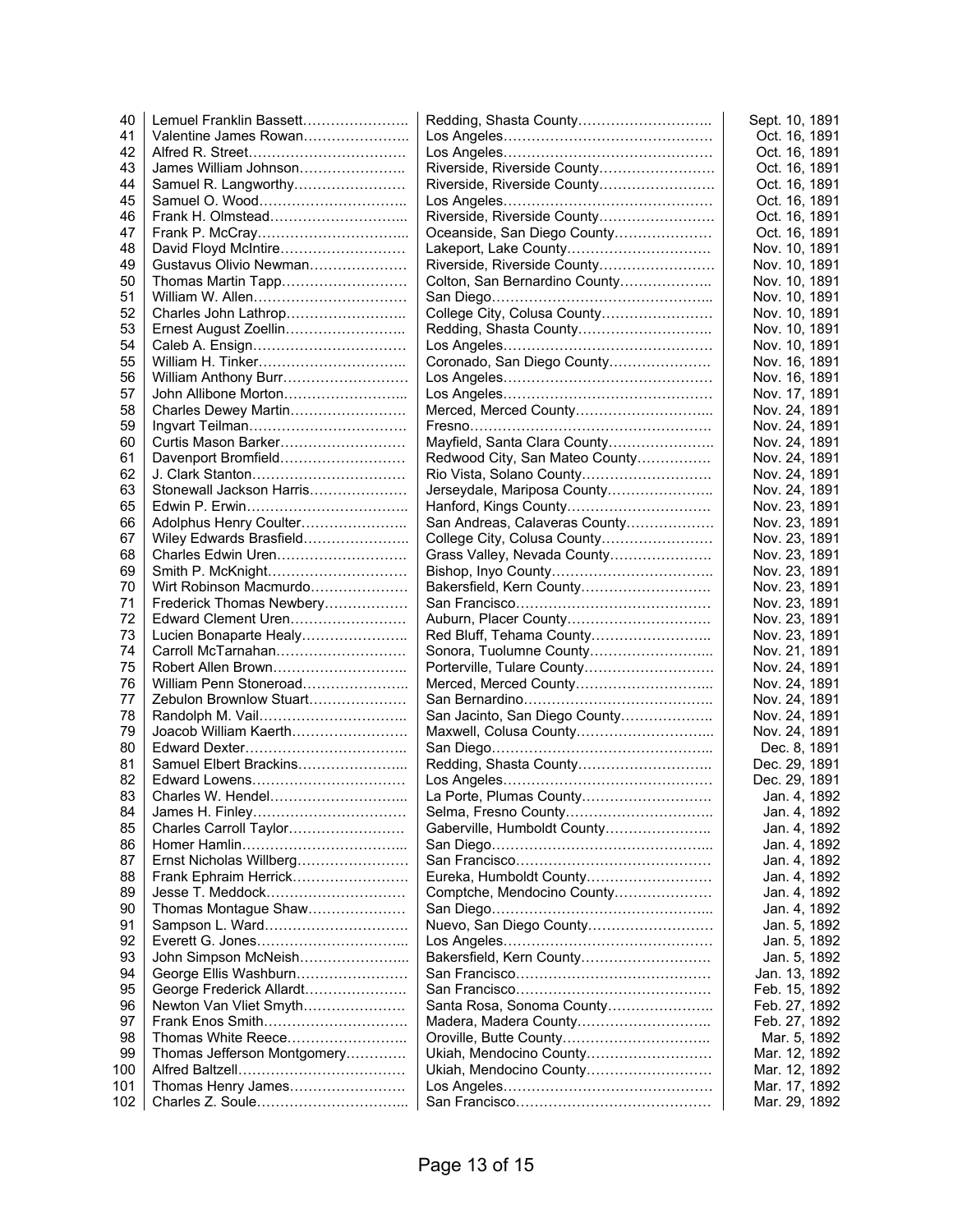| 103 | Jesse Newton Lentell           | Eureka, Humboldt County                 | Mar. 29, 1892  |
|-----|--------------------------------|-----------------------------------------|----------------|
| 104 | William F. H. Mueser           |                                         | April 21, 1892 |
| 105 | Jefferson Davis Etter          |                                         | May 11, 1892   |
| 106 | Cassius Morton Phinney         |                                         | May 14, 1892   |
| 107 | Waldo Wade Waggoner            | Nevada City, Nevada County              | June 20, 1892  |
| 108 | Alonzo Tulley Fowler           |                                         | July 6, 1892   |
| 109 |                                | Redlands, San Bernardino County         | July 13, 1892  |
| 110 | George Warner Sherwood         | Riverside, Riverside County             | Aug. 4, 1892   |
| 111 | Vandiver Reid Eilliott         | Paso Robles, San Luis Obispo            | Aug. 9, 1892   |
|     |                                |                                         |                |
| 112 |                                |                                         | Sept. 17, 1892 |
| 113 |                                |                                         | Oct. 11, 1892  |
| 114 | Lucius Franklin Cooper         | Crescent City, Del Norte County         | Oct. 11, 1892  |
| 115 | Augustus T. Smith              | Eureka, Humboldt County                 | Nov. 7, 1892   |
| 116 | William Frank Luning           |                                         | Dec. 16, 1892  |
| 117 |                                |                                         | Dec. 20, 1892  |
| 118 |                                | Susanville, Lassen County               | Dec. 20, 1892  |
| 119 | George Fiske Wakefield         |                                         | Dec. 20, 1892  |
| 120 | Charles W. Sawyer              | San Lucas, Monterey County              | Dec. 20, 1892  |
| 121 | George W. Pearson              |                                         | Dec. 28, 1892  |
| 122 | Henry Edward Clermont Freusier |                                         | Jan. 5, 1993   |
| 123 | Joseph Lees Maude              | Riverside, Riverside County             | Feb. 1, 1893   |
| 124 | Francis L. Mennet              | San Miguel, San Luis Obispo County      | Feb. 2, 1893   |
| 125 | Walter Ephraim Downs           | Sutter Creek, Amador County             | Feb. 16, 1893  |
| 126 | Lewis Vanderbilt               | Ferndale, Humboldt County               |                |
|     |                                |                                         | Mar. 14, 1893  |
| 127 | George Lafayette Hoxie         |                                         | Mar. 14, 1893  |
| 128 | Harvey Johnson Sarter          | Little Shasta, Siskiyou County          | Mar. 17, 1893  |
| 129 | James Bond Pope                |                                         | April 3, 1893  |
| 130 | George M. Pearson              | Wildomar, San Diego County              | May 1, 1893    |
| 131 | S. Henderson Finley            | Santa Ana, Orange County                | May 1, 1893    |
| 132 | Porter Perrin Wheaton          |                                         | June 1, 1893   |
| 133 |                                |                                         | June 26, 1893  |
| 134 | Robert Edwin Bush              | Berkeley, Alameda County                | June 26, 1893  |
| 135 | Robert Emmet Donohoe           | Ukiah, Mendocino County                 | July 6, 1893   |
| 136 |                                |                                         | July 18, 1893  |
| 137 | James M. Doyle                 |                                         | Sept. 27, 1893 |
| 138 | Henry Bloom Shackleford        |                                         | Oct.7, 1893    |
| 139 |                                | Lower Lake, Lake County                 | Oct. 24, 1893  |
| 140 | Henry Orbison Evans            | Riverside, Riverside County             | Nov. 4, 1893   |
| 141 | William Williss Fogg           |                                         | Nov. 14, 1893  |
| 142 | Kingsbury Sanborn              | Riverside, Riverside County             | Nov. 28, 1893  |
| 143 |                                |                                         |                |
|     | Oscar Wood Jasper              |                                         | Dec. 12, 1893  |
| 144 | John G. McMillan               |                                         | Dec. 14, 1893  |
| 145 | John Henry Garber              | Salinas, Monterey County                | Dec. 30, 1893  |
| 146 | George Frederic Spurrier       |                                         | Jan 18, 1894   |
| 147 |                                | Santa Margarita, San Luis Obispo County | Feb. 13, 1894  |
| 148 |                                | Los Banos, Merced County                | Feb. 15, 1894  |
| 149 | Frederick Edward Lewis         |                                         | Mar. 6, 1894   |
| 150 | Samuel Davis Kendall           |                                         | Mar. 14, 1894  |
| 151 | John Randolph Price            | Colusa, Colusa County                   | Mar. 15, 1894  |
| 152 | Alfred Lewis McCandless        | Salinas, Monterey County                | April 14, 1894 |
| 153 | Charles Freeman Nourse         |                                         | April 21, 1894 |
| 154 | Edward Nelson Eager            |                                         | May 28, 1894   |
| 155 |                                | Modesto, Stanislaus County              | June 7, 1894   |
| 156 | Thomas David Allin             | Pasadena, Los Angeles County            | July 2, 1894   |
| 157 | Joshua Francis Weston          | St. John, Glenn County                  | July 2, 1894   |
| 158 | Lawrence Hartsborne Shortt     |                                         | July 30, 1894  |
| 159 | Herbert M. Whitaker            |                                         | July 30, 1894  |
|     |                                |                                         |                |
|     |                                |                                         |                |